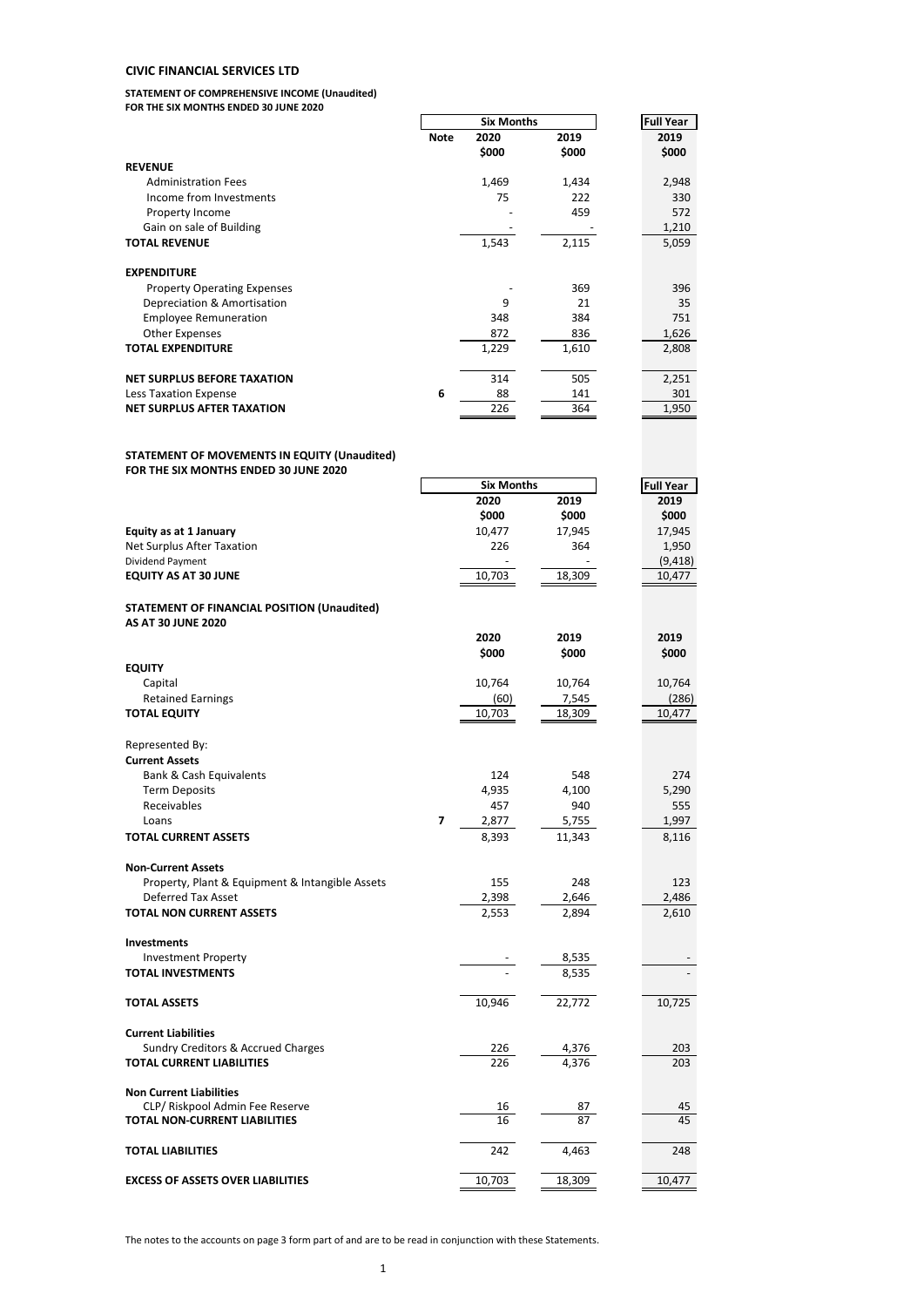# **CIVIC FINANCIAL SERVICES LTD**

#### **STATEMENT OF CASH FLOWS (Unaudited) FOR THE SIX MONTHS ENDED 30 JUNE 2020**

|                                               |              | <b>Six Months</b> |          | <b>FULL YEAR</b> |  |  |
|-----------------------------------------------|--------------|-------------------|----------|------------------|--|--|
|                                               | <b>Notes</b> | 2020              | 2019     | 2019             |  |  |
|                                               |              | \$000             | \$000    | \$000            |  |  |
| <b>Cash Flows from Operating Activities</b>   |              |                   |          |                  |  |  |
| Cash from operating activities:               |              | 1,525             | 1,865    | 3,406            |  |  |
| Cash applied to operating activities:         |              | 1,185             | 1,517    | 2,606            |  |  |
| <b>Net Cashflow from Operating Activities</b> | 5            | 341               | 349      | 800              |  |  |
| <b>Cash Flows from Investing Activities</b>   |              |                   |          |                  |  |  |
| Cash provided from investing activities:      |              | 409               | 385      | 14,532           |  |  |
| Cash applied to investing activities:         |              | 921               | 3,672    | 5,106            |  |  |
| <b>Net Cashflow from Investing Activities</b> |              | (512)             | (3, 287) | 9,426            |  |  |
| <b>Cash Flows from Financing Activities</b>   |              |                   |          |                  |  |  |
| Cash was provided from financing activities:  |              | 21                | 168      | 184              |  |  |
| Cash applied to financing activities:         |              |                   | 95       | 13,549           |  |  |
| <b>Net Cashflow from Financing Activities</b> |              | 21                | 73       | (13, 365)        |  |  |
| Net Decrease in Cash Held                     |              | (150)             | (2,865)  | (3, 140)         |  |  |
| Opening Cash Balance as at 1 January          |              | 274               | 3,414    | 3,414            |  |  |
| Closing Cash Balance as at 30 June            |              | 124               | 548      | 274              |  |  |
| Being:                                        |              |                   |          |                  |  |  |
| <b>Bank &amp; Cash Equivalents</b>            |              | 124               | 548      | 274              |  |  |

The notes to the accounts on page 3 form part of and are to be read in conjunction with this statement.